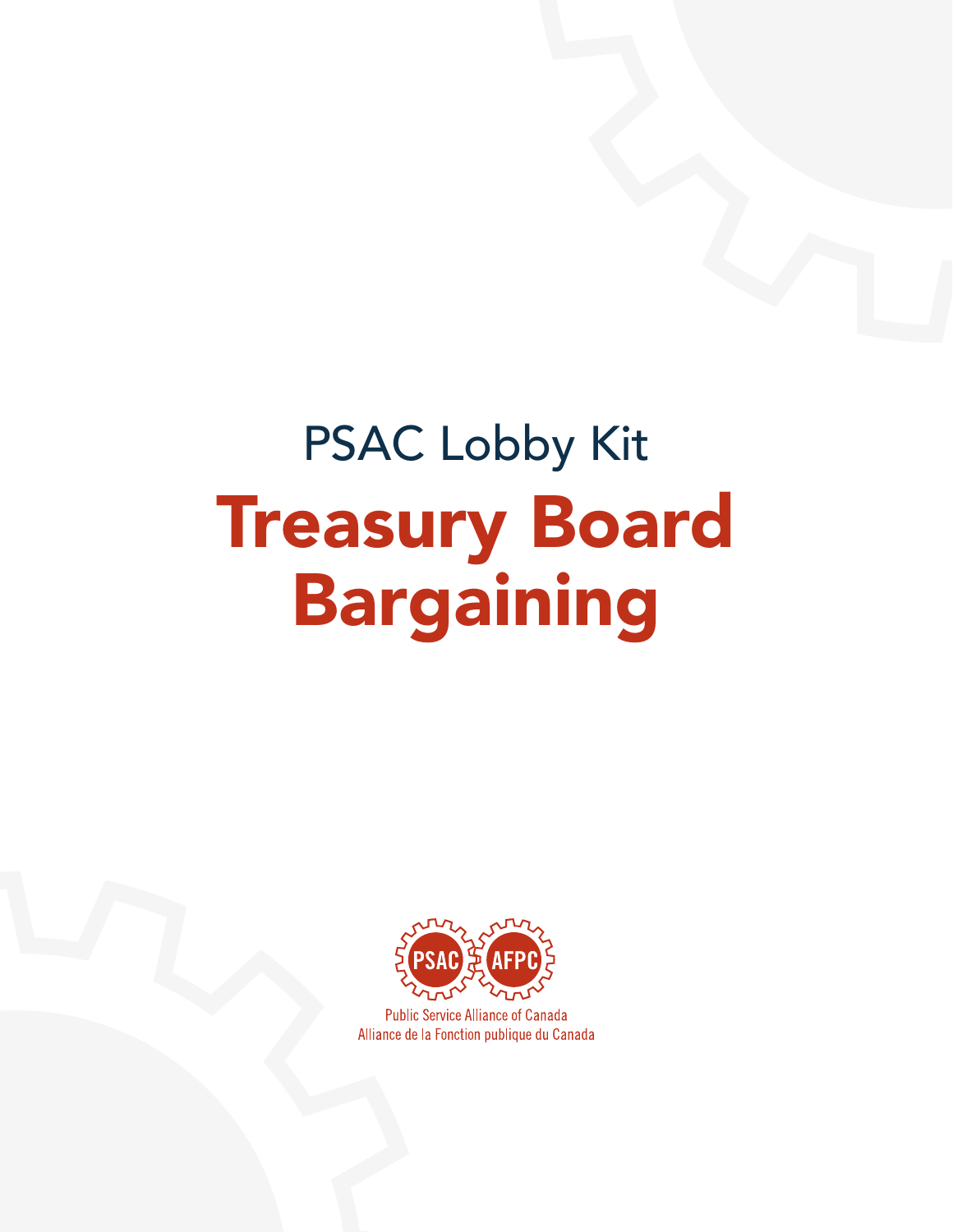## Treasury Board Bargaining Lobby Kit

Thank you for undertaking this work on behalf of your fellow union members. Lobbying is an important activity in our toolkit that we can use to achieve better working conditions and a better society for everyone in Canada.

#### In this kit, you will find:

- A message guide for this specific campaign
- Tips for using the message guide
- Tips and tricks for a successful online lobby
- Tips and tricks for a successful in-person lobby
- A sample MP profile
- A sample of the leave behind brochure or webpage
- Information on how to access other materials and supports
- A fill-in-the blank worksheet to plan your activities before, during and after the lobby effort

#### Remember that your goal is to convince the MP you are lobbying to take action.

MPs are human beings – they will be moved by compelling, factual stories. They'll also be motivated by their own electoral success. They want people to appreciate their work and their efforts – they want people to vote for them. Your job is to convince them that taking action is good for workers because it's the right thing to do, and also that it could help them gain support in future elections.

Read through the kit at your own pace and reach out to your PSAC regional representative for help with planning your lobbying activities.

#### Happy Lobbying!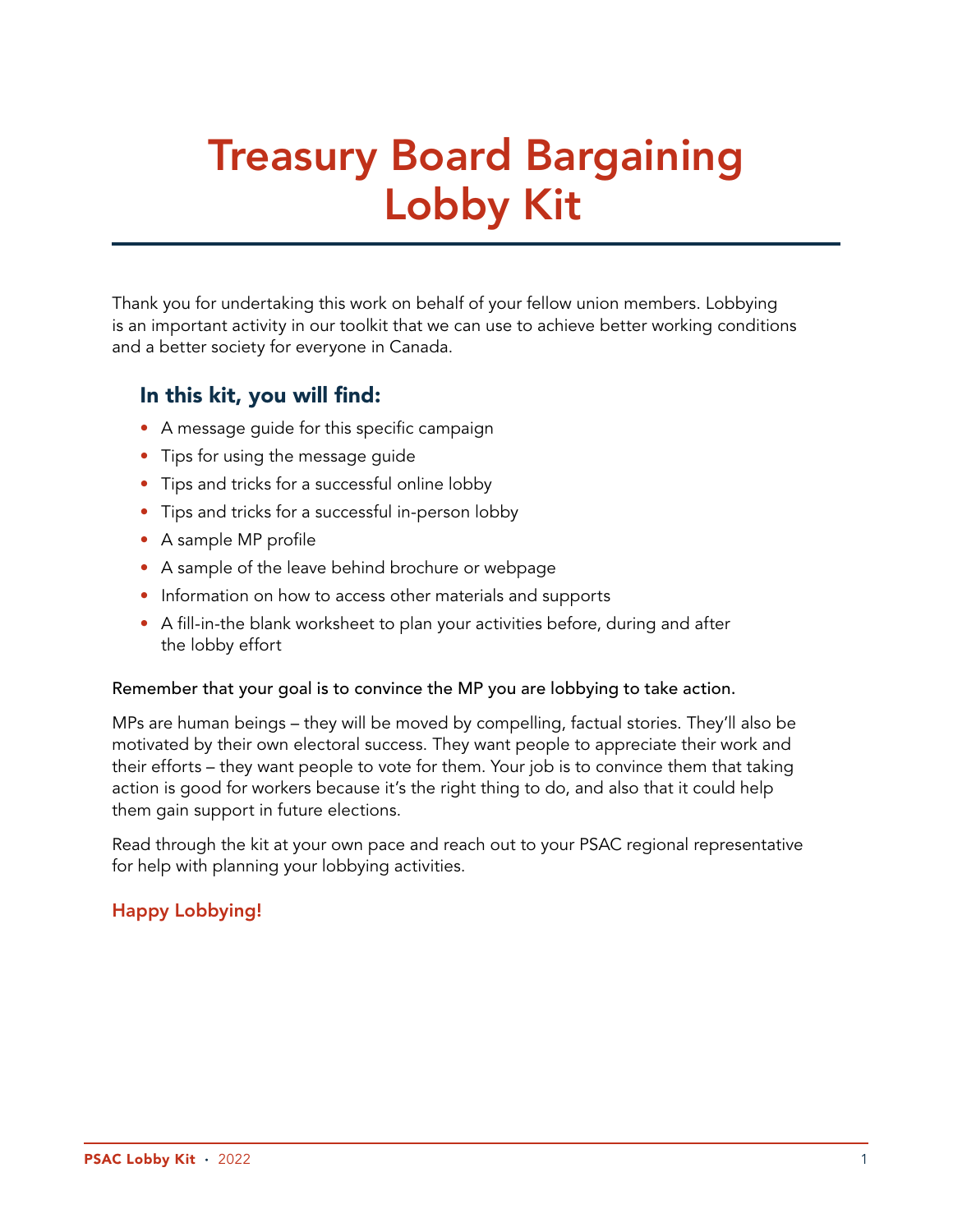## Lobby kit message box: Treasury Board bargaining

Throughout the pandemic, federal public service workers have delivered frontline services and got new programs up and running in record time — getting vital help to Canadians when they needed it most.

Now, we've reached a critical moment as we negotiate new contracts for more than 165,000 federal public service workers.

As inflation soars in Canada, Treasury Board has proposed an insulting wage offer that effectively forces federal public service workers to take a pay cut at a time when they need a raise the most.

The government has offered average wage increases of 1.75% per year over four years, which is completely out of touch with the skyrocketing cost of living. So, while prices are increasing, our purchasing power is plummeting, making it harder for workers to make ends meet.

This year alone, the inflation rate is expected to be above 4%, and a typical family of four is seeing their grocery bills climb by almost \$1,000. That's the highest increase in 12 years. Meanwhile, gas and utility prices have never been more expensive, and those costs aren't going down anytime soon.

Since the federal government is Canada's largest employer, they should be leading by example with decent wages and working conditions that don't leave workers behind and that set the bar for all employers.

Wages aren't the only thing we're still far apart on. The government is still demanding concessions on major issues like the Workforce Adjustment Appendix – making it harder for laid off workers to find other work in the government when times are tough – and they've dismissed our proposals around remote work and the right to disconnect after work hours.

They've also refused our proposal for mandatory training on systemic racism, harassment, and discrimination in the federal public service that would go a long way to building a more inclusive workplace and public service.

We've been clear on the issues that matter most to us, but Justin Trudeau's government seems hell-bent on setting workers back and impacting the services Canadians rely on.

If we can't reach an agreement soon, we may be forced to declare impasse in negotiations and file for a Public Interest Commission (PIC) in the hopes of reaching a settlement.

Our union is keeping all options on the table to reach a fair deal, and members across the country are ready to escalate actions across the country — even if that means taking strike action.

This is not the direction we want to take. We're asking for your support to puts workers first and to prioritize public services for all Canadians.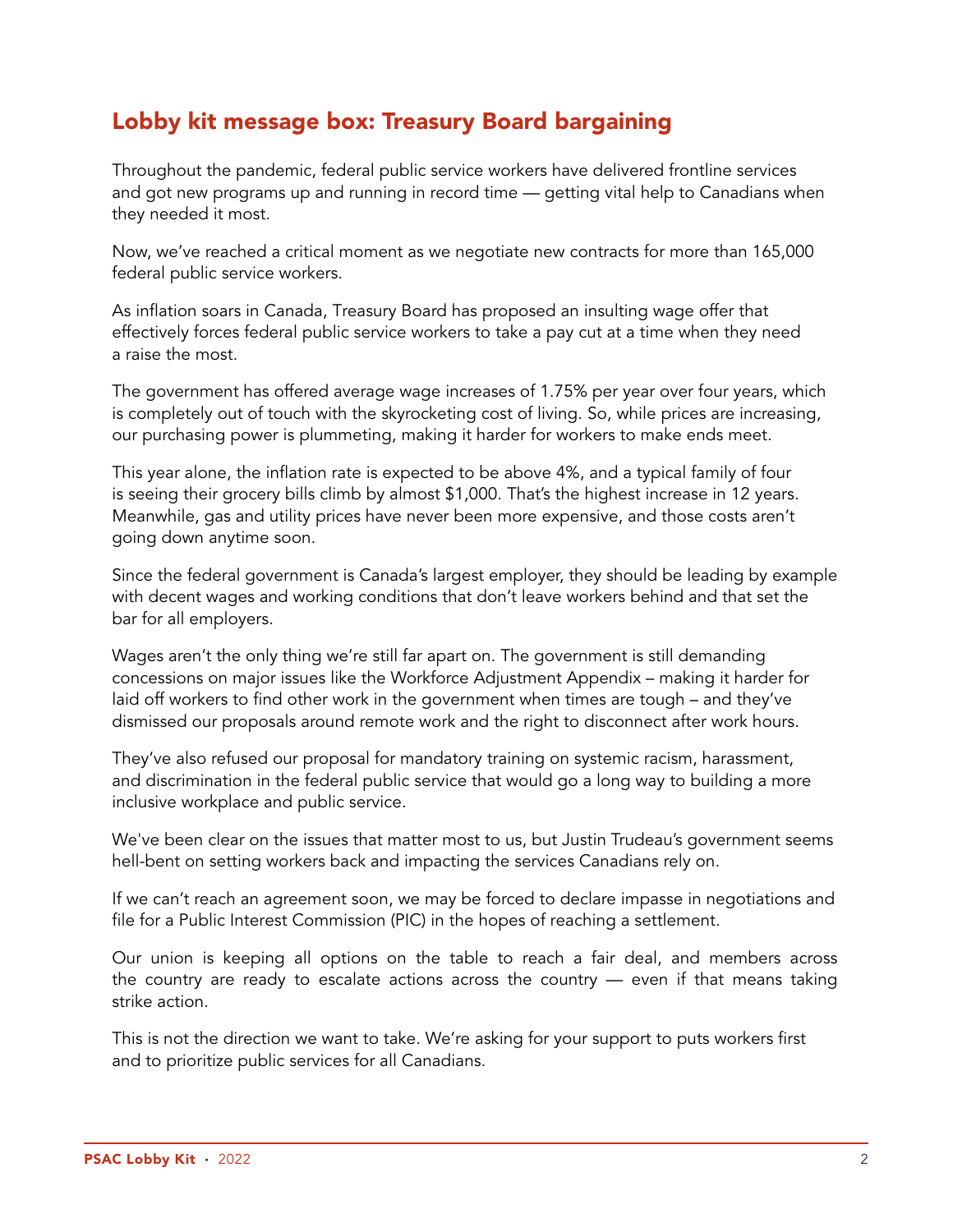We are here to ask you to please tell Minister Mona Fortier that you believe federal government employees deserve:

- Fair wages that recognize the impact rising inflation is having on our families
- Remote work and the right to disconnect to ensure a better work-life balance
- Mandatory training that would help create safer workplaces, free of systemic racism, harassment, and discrimination
- Job security through improvements to the Workforce Adjustment Appendix that will support laid off or surplus workers when they need it most

#### Will you write to her with this message? When?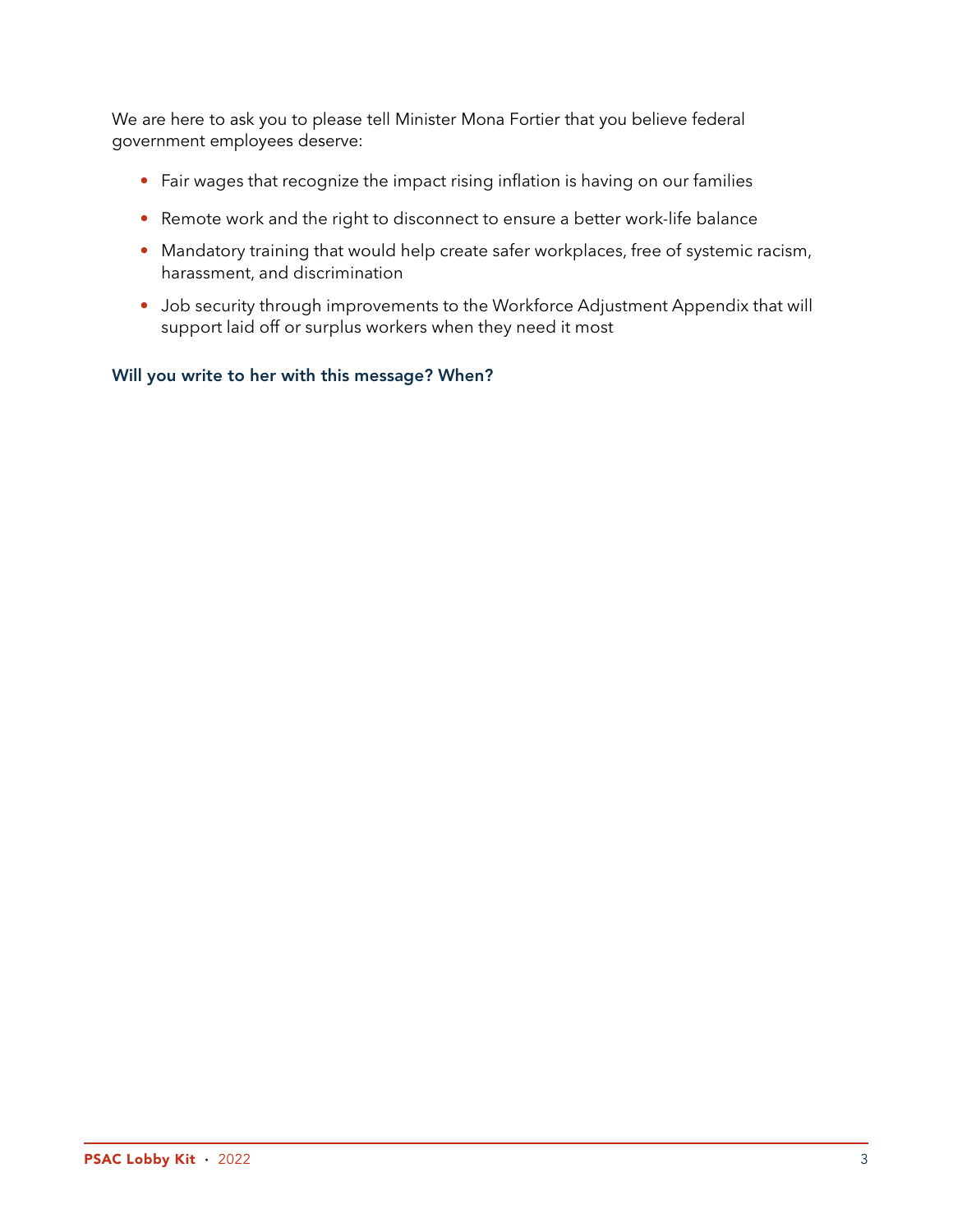### How to use the message guide

Your job is to communicate to the person you are lobbying in such a way that they are motivated to act in the way that you want them to. You do this by appealing to emotion – by creating a situation in which they really feel that they must act. Tell compelling stories and then back it up with facts. You don't need to know everything about the issue. Your own story will always be more powerful than a list of numbers or facts. You will provide some facts with your story, and more in your leave-behind materials.

#### Connect with your audience – You / Me / Us

- **1.** Who are you?
- 2. Why are you doing this?
- 3. Why do you care?
- **4.** Why should they care (it's their file, it's a personal interest,it will bring them electoral success etc.)?
- 5. Tell a story
- 6. Add the facts

#### Fictional (but plausible) example:

Your Story: *My job involves public safety. I've been at it for 12 years and I've learned to read the signs – I know when things are on the edge. I know when people are in danger. I've been able to stop problems because I know these piers and this water like the back of my hand. Just last month I was able to turn back a cruise ship that I knew wouldn't be able to dock...I would love to use some of the leave time that I've piled up, but I just can't take any more than a couple of days off. When I try, I just get called in again, because there aren't enough of us to go around, and no one else has been there longer than a year. We can't keep staff because they can make more in the private sector, with fewer worries. They tried hiring temps but then we had even moreturnover . But sooner or later, I'm going to burn out....*

Facts: *In our occupation class, private sector workers make 125% more than we do, and work regular hours. They can pick and choose which contracts they accept so even when they get called for the hard stuff, they can say no. Time and again, I train someone and then they get seduced by a private company offer...or they go work for the big shipping companies.*

*We had 15 reportable incidents in the last 2 years – that's more than we had in the entire decade before that.*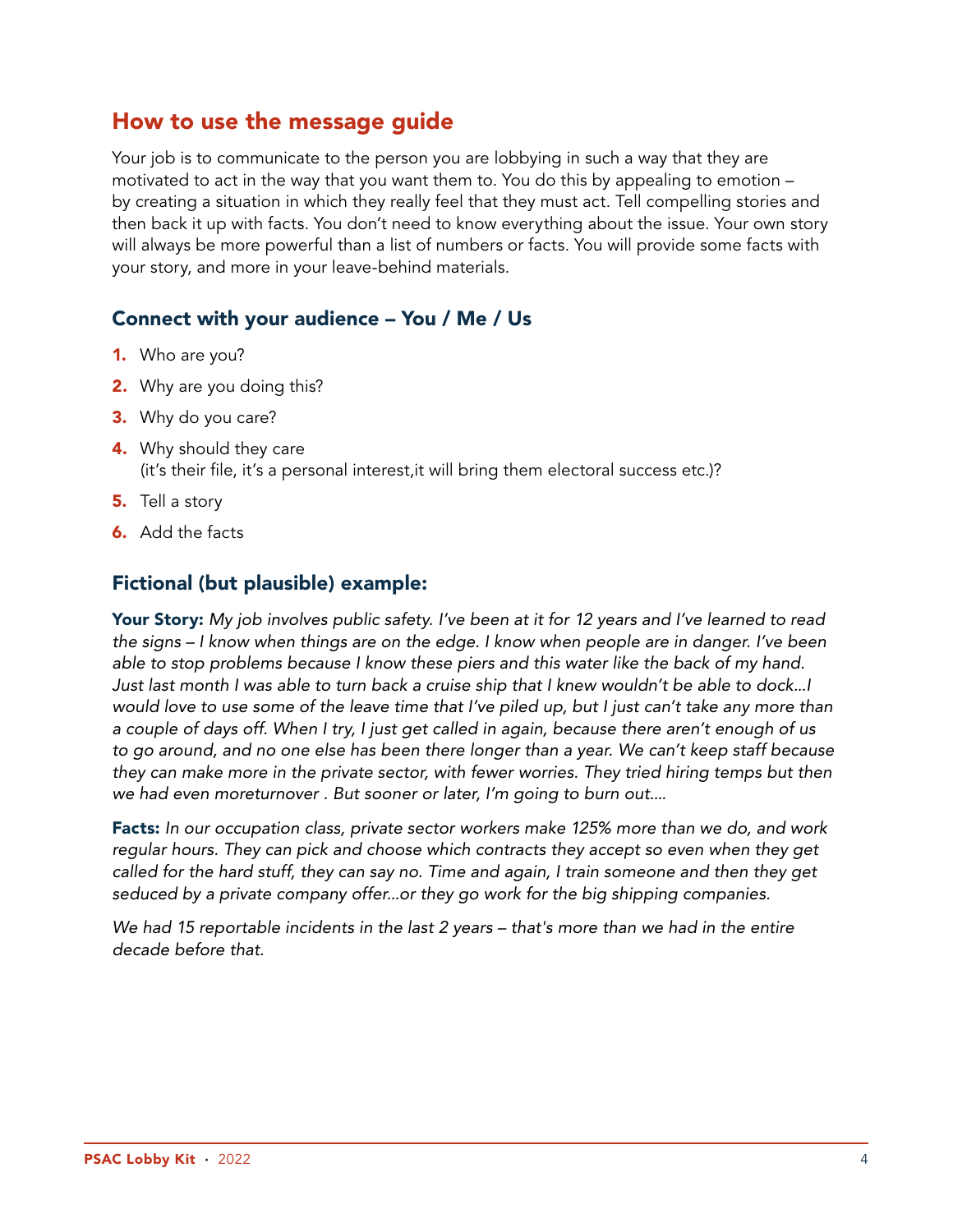#### Explain the urgency – Contrast / Compare

- 1. What happens if they don't act?
- 2. Better yet what happens if they do?
- 3. Tell an imaginary 'What If' story If you act, then this positive thing could happen. If you don't, then things will stay bad (get worse).
- 4. Here you are defining the choice.

e.g. *The minimum staffing changes to the marine act are coming up for a vote – they will help. The department will have to increase wages and fix the workplace issues because they'll have to have more people on the floor. If you vote in favour of these changes, and if you work with your caucus colleagues to do so, we have a chance. We could win. My labour siblings would also see you and your caucus mates as heroes. If not, I just don't know what's going to happen. Sooner or later, someone is going to get hurt on the job, or in the public.*

#### Make the agreement – Action (what, when, who)

- 1. Will you help?
- 2. How will you help?
- 3. When will you help?
- 4. How can we help you help us?

#### *For example:*

- Will you vote in favour of the legislative changes at  $2^{nd}$  reading? *or*
- Will you support our ask with your caucus colleagues? *or*
- Will you share your support on your social media channels? When will you do this? *or*
- Will you attend our rally? Will you share information about our rally with your communities?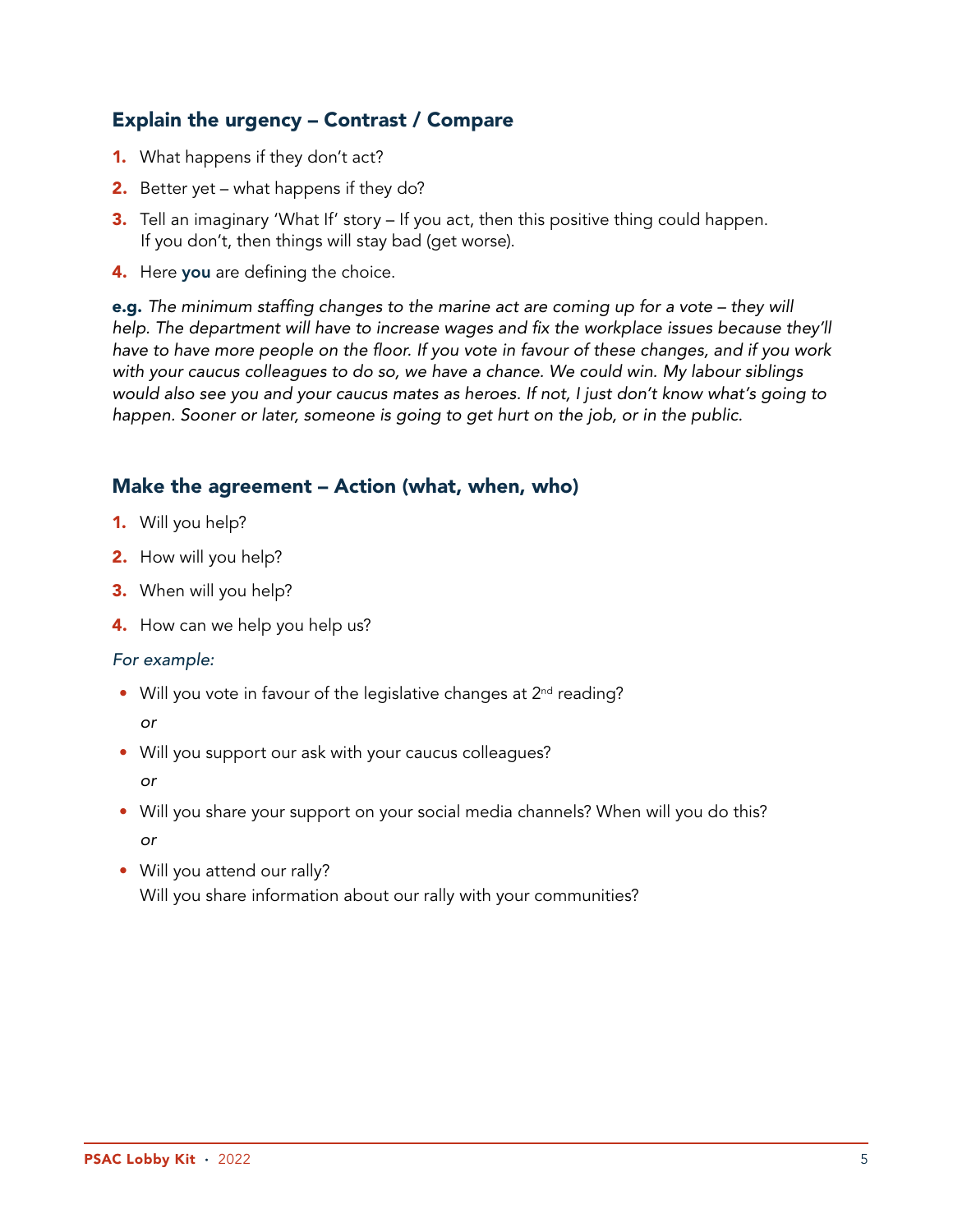## Tips and tricks for a successful online lobby

#### Plan your team and book your meeting

| At least one member should be from the MP's constituency |
|----------------------------------------------------------|
|----------------------------------------------------------|

- $\Box$  A team of three is ideal more is too many
- $\Box$  Phone to book the meeting, confirm by email and ask for a response

#### Before your meeting

| $\Box$ Confirm the week before and the day before |  |
|---------------------------------------------------|--|
|---------------------------------------------------|--|

 $\Box$  Do some research on the MP [\(see example\)](#page-12-0)

| What did they do prior to being elected? |  |  |  |
|------------------------------------------|--|--|--|
|------------------------------------------|--|--|--|

- Were they a member of a union?
- □ How have they voted on legislation that we care about?
- ☐ What issues are they most concerned about?
- $\Box$  Gather and review your materials your notes, documents to send at the end of the meeting
- $\Box$  Determine what accessibility supports you might need simultaneous interpretation? Captioning? Talk to your regional representative about possibilities
- $\Box$  Meet with your team to plan your approach
	- $\Box$  Who is speaking? In which order?
	- $\Box$  Who is answering questions?

#### $\Box$  Set up and check your tech

- □ Background uploaded
- $\Box$  Headset charged
- ☐ Quiet room
- $\Box$  Practice your talk a few times record it and play it back to see how it looks and sounds
- $\Box$  Make a contingency plan for cancellations or tech problems (have an understudy!)
- **□** Confirm the week before and the day before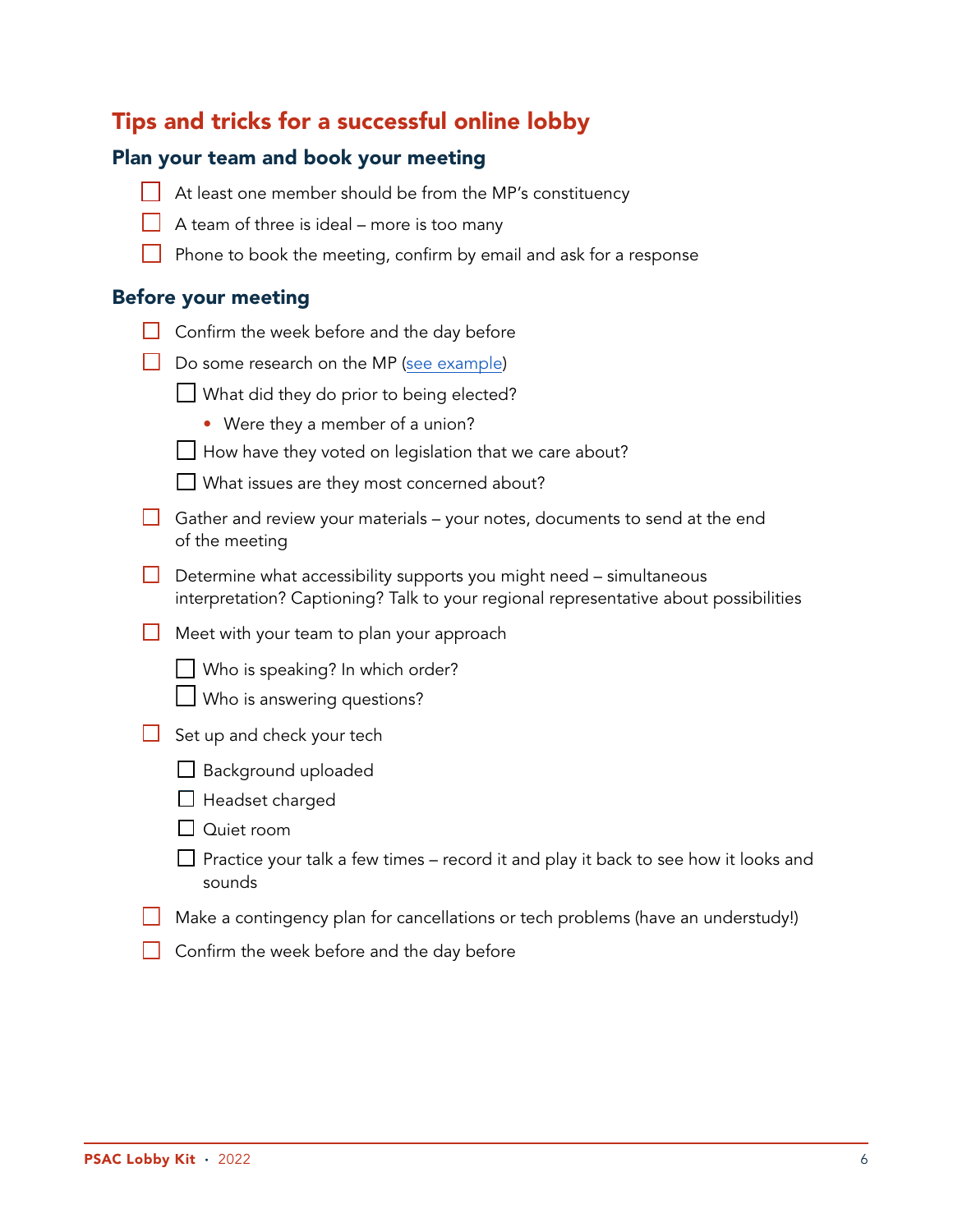| The day of                                                                                                   |  |  |  |  |  |  |  |  |
|--------------------------------------------------------------------------------------------------------------|--|--|--|--|--|--|--|--|
| Log on a few minutes early.                                                                                  |  |  |  |  |  |  |  |  |
| Check your tech.                                                                                             |  |  |  |  |  |  |  |  |
| Wear a headset – it's easier for all.                                                                        |  |  |  |  |  |  |  |  |
| Remember to breathe!                                                                                         |  |  |  |  |  |  |  |  |
| • Settle in your seat and take a breath before you start your remarks.                                       |  |  |  |  |  |  |  |  |
| Make eye contact with the camera from time to time<br>(or always, if you don't need to refer to your notes). |  |  |  |  |  |  |  |  |
| Pause from time to time to see if the MP has questions or comments.                                          |  |  |  |  |  |  |  |  |
| Make notes when the MP asks questions or comments.                                                           |  |  |  |  |  |  |  |  |
| Take time to respond.                                                                                        |  |  |  |  |  |  |  |  |
| It's okay to say, "I don't know, but I will find out and get back to you".                                   |  |  |  |  |  |  |  |  |
| Remember to finish with an ask and a commitment                                                              |  |  |  |  |  |  |  |  |
| • "Will you commit to xxx? When will you xxx?"                                                               |  |  |  |  |  |  |  |  |
| Get a photo – screen cap!<br>Thank them for the meeting.                                                     |  |  |  |  |  |  |  |  |

#### During the meeting

| $\Box$ Introduce yourselves – say what you do and where you're from. Thank the MP for |
|---------------------------------------------------------------------------------------|
| the meeting and confirm how long you have.                                            |

| Present your position clearly and don't be sidetracked. |
|---------------------------------------------------------|
|---------------------------------------------------------|

|  | $\Box$ Listen, but don't let the MP talk so much that you don't get a chance to speak. |  |  |  |  |  |  |  |  |  |  |  |  |  |  |
|--|----------------------------------------------------------------------------------------|--|--|--|--|--|--|--|--|--|--|--|--|--|--|
|--|----------------------------------------------------------------------------------------|--|--|--|--|--|--|--|--|--|--|--|--|--|--|

| Answer questions to the best of your ability. Make a commitment to follow-up if you |
|-------------------------------------------------------------------------------------|
| don't have immediate answers.                                                       |

□ Ask the MP to take specific action(s) and take very accurate notes when they explain why they will or won't take those actions. If you aren't sure you understood the commitment(s), re-confirm with the MP.

☐ Have ready online copies of the lobby document to be sent the MP and their aides.

☐ Leave any lobby materials and your contact information with the MP. Thank them for meeting with you.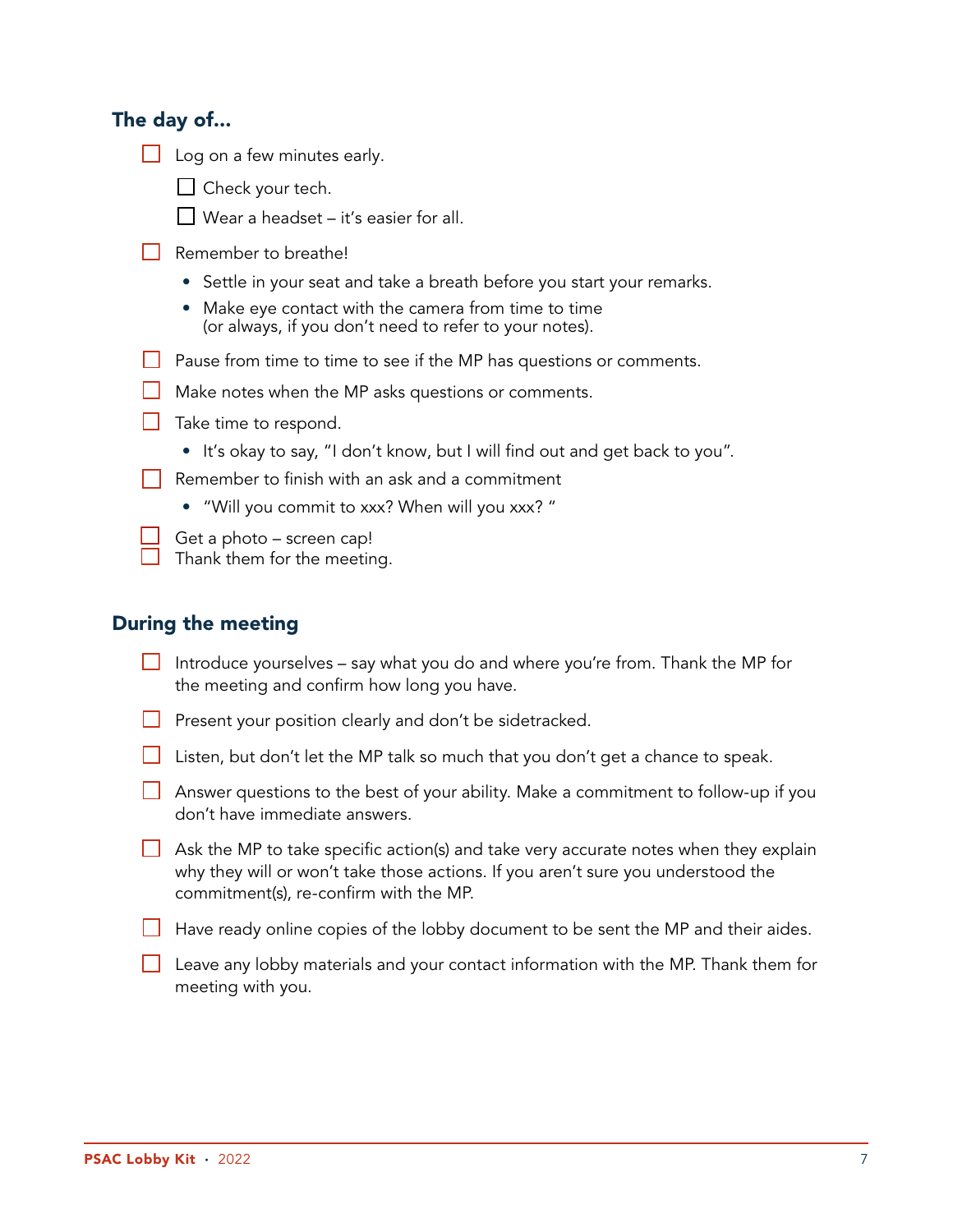#### Once done

| Make your notes and debrief with your team as soon as possible. Share your |  |  |  |
|----------------------------------------------------------------------------|--|--|--|
| information with your rep.                                                 |  |  |  |

- $\Box$  Send the follow up documents by email, and maybe a thank you note by mail.
- $\Box$  In your email, repeat their commitment to you: "We look forward to hearing from you about xxxx".
- $\Box$  Make a note in your calendar for the day when the MP committed to action. Follow up with a thank you or a reminder depending on whether action is taken or not.
- $□$  Post the photo on your local's social media feeds IF the meeting went well– "Thanks, MP XXX, for the meeting today. We look forward to (action)" and tag them.

#### Report to PSAC

PSAC is required to report its lobbying activities to the federal government, so we are keeping a database on meetings with MPs and other relevant information. It is important that you complete the lobby report form after each meeting with an MP. Make sure this responsibility is assigned before the meeting.

Each report should contain the following information:

- $\Box$  when the meeting took place;
- $\Box$  who was there (PSAC members, staff, the MP and any of her/his staff);
- $\Box$  what you talked about;
- $\Box$  key statements by the MP (make sure you record these accurately);
- $\Box$  any commitments made by the MP (again, be sure to include accurate quotes);
- $\Box$  any follow-up tasks.

Your report should be completed as soon as possible after every meeting.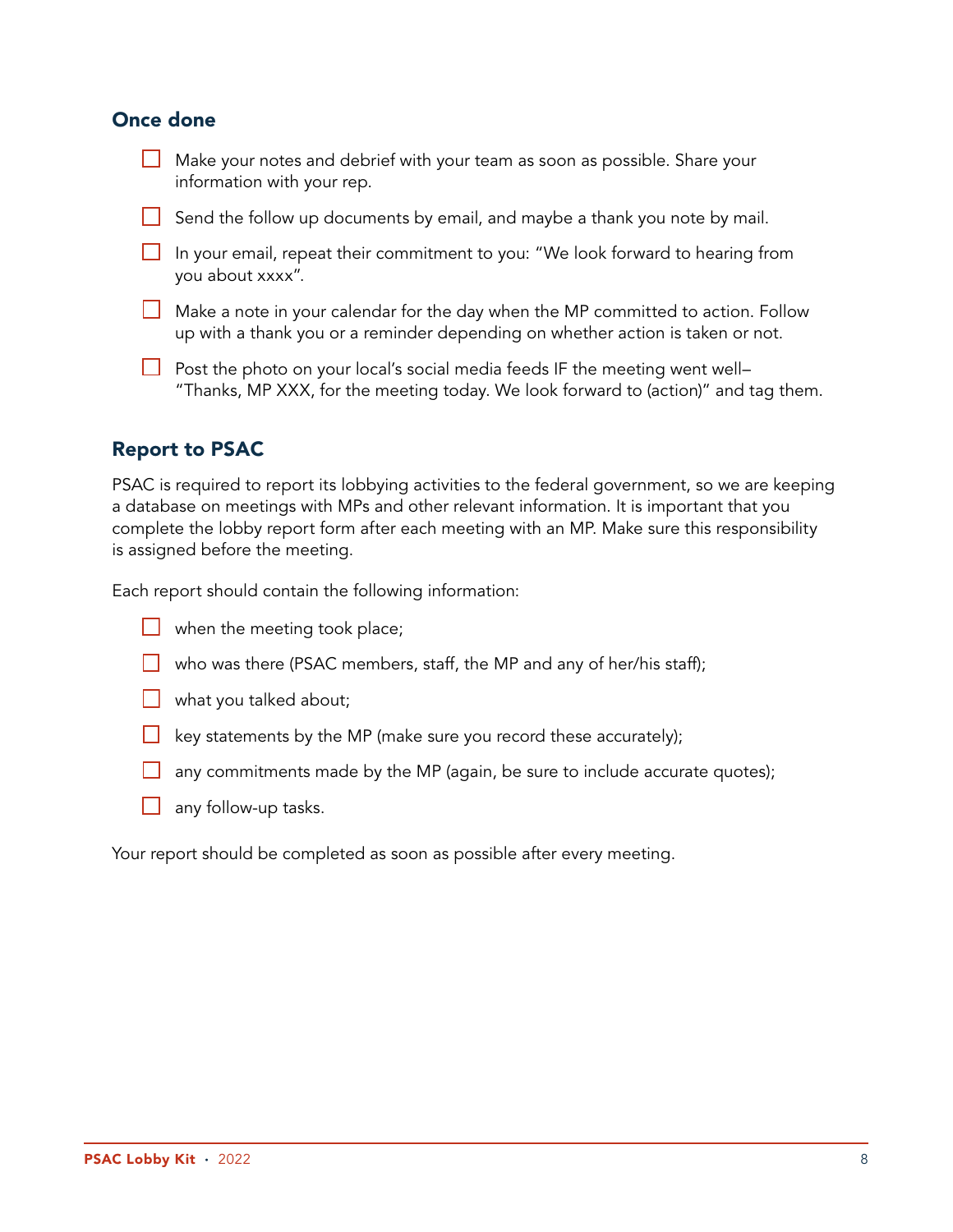## Tips and Tricks for a successful in-person lobby

#### Plan your team and book your meeting

| $\Box$ At least one member should be from the MP's constituency |
|-----------------------------------------------------------------|
|-----------------------------------------------------------------|

- $\Box$  A team of three is ideal anymore is too many
- $\Box$  Phone to book the meeting, confirm by email and ask for a response

#### Before your meeting

- $\Box$  Confirm the week before and the day before
- $\Box$  Do some research on the MP [\(see example\)](#page-12-0)
	- $\Box$  What did they do prior to being elected?
		- Were they a member of a union?
	- $\Box$  How have they voted on legislation that we care about?
	- □ What issues are they most concerned about?
- $\Box$  Gather and review your materials your notes, documents to leave behind and swag
- $\Box$  Meet with your team to plan your approach (see example)
	- $\Box$  Who is speaking? In which order?
	- **□ Who is answering questions?**
- $□$  Practice what you will say a few times
- $\Box$  Arrange your meeting place and time.
- **□** Make a contingency plan for illness, weather and other possible cancellations (have an understudy!)
- $\Box$  Do not go if you are sick or have symptoms of a cold, flu etc.
- ☐ Lobbying on Parliament Hill can mean walking long distances, standing in lines and significant waiting. Talk to your rep if you will need accommodations to make this possible.

#### On Parliament Hill

- Be early security can take time, events on the Hill can get in your way, have your ID and vaccine certificate handy, be prepared to stand around and wait.
- $\Box$  Don't be intimidated by security. DO limit what you have with you. DO bring photo ID with an address.
- $\Box$  Be prepared to walk a fair distance and to carry your belongings. (if it's winter, expect there to be snow, ice, water)
- $\Box$  Dress comfortably but professionally.
- $\Box$  Wear your visitor badge visibly.
- $\Box$  Wear your mask.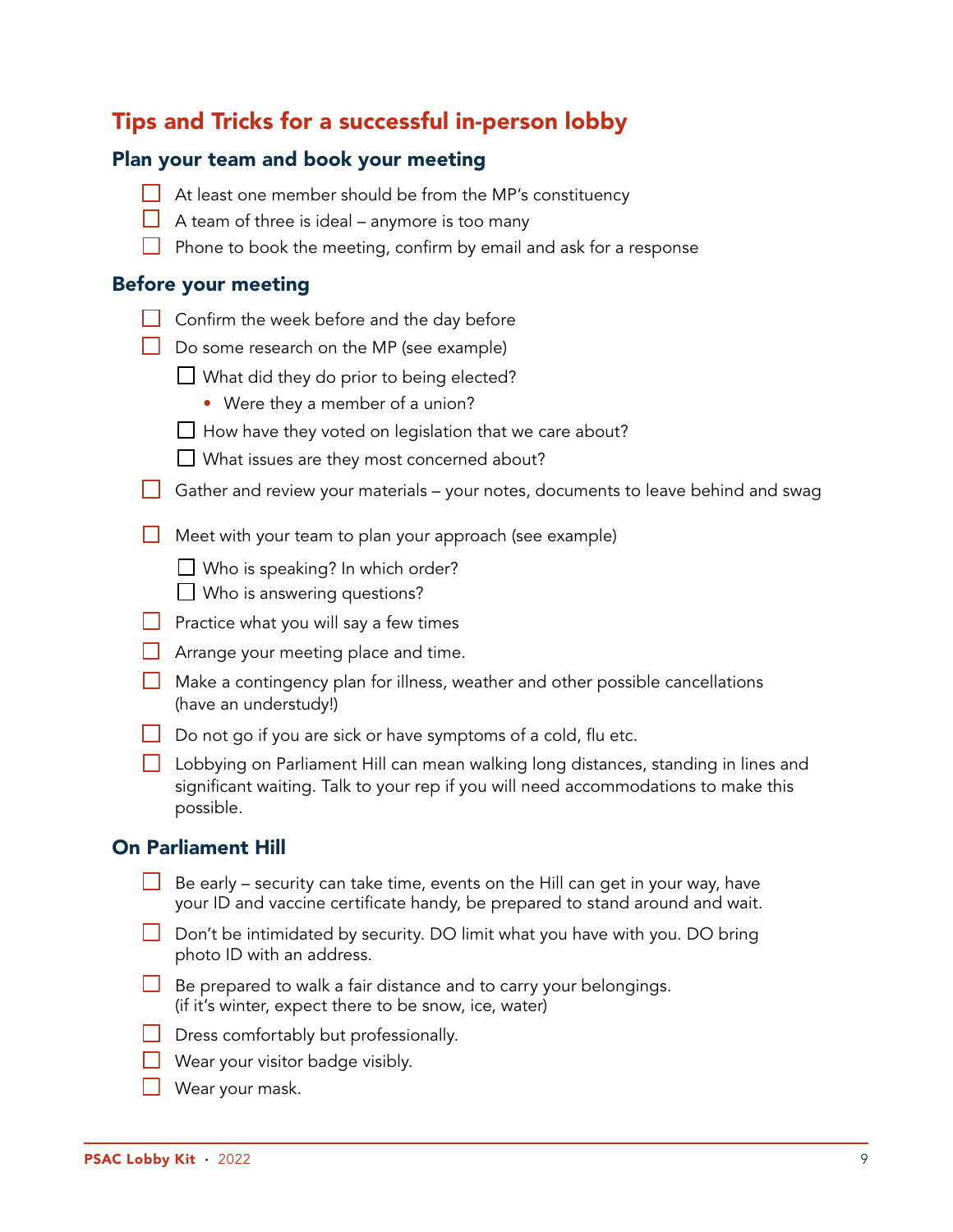#### In the constituency office

- $\Box$  Be a few minutes early prepare for transit delays, parking challenges.
- $\Box$  Dress comfortably but professionally.
- $\Box$  Be aware of others in the office. Most people who visit their MPs are having help with difficult and private problems. Be courteous and respect their space.
- $\Box$  Wear your mask.

#### Once in the office

| $\Box$ Wear your mask |  |  |
|-----------------------|--|--|
|-----------------------|--|--|

- $□$  Introduce yourselves say what you do and where you're from. Thank the MP for the meeting and confirm how long you have.
- $\Box$  Don't offer a handshake a friendly greeting, head nod will do fine.
- **□** Remember to breathe! Settle in your seat and take a breath before you start your remarks.
- □ Present your position clearly and don't be sidetracked.
- $\Box$  Listen, but don't let the MP talk so much that you don't get a chance to speak.
- $\Box$  Make notes when the MP asks questions or comments.
- $\Box$  Answer questions to the best of your ability. Make a commitment to follow-up if you don't have immediate answers.
- **□** Ask the MP to take specific action(s) and take very accurate notes when they explain why they will or won't take those actions. If you aren't sure you understood the commitment(s), re-confirm with the MP.
- $\Box$  Remember to finish with an ask and a commitment
- $\Box$  "Will you commit to xxx? When will you xxx?"
- $\Box$  Leave any lobby materials and your contact information with the MP. Thank them for meeting with you.
- $\Box$  Get a photo!
- $\Box$  Thank them for the meeting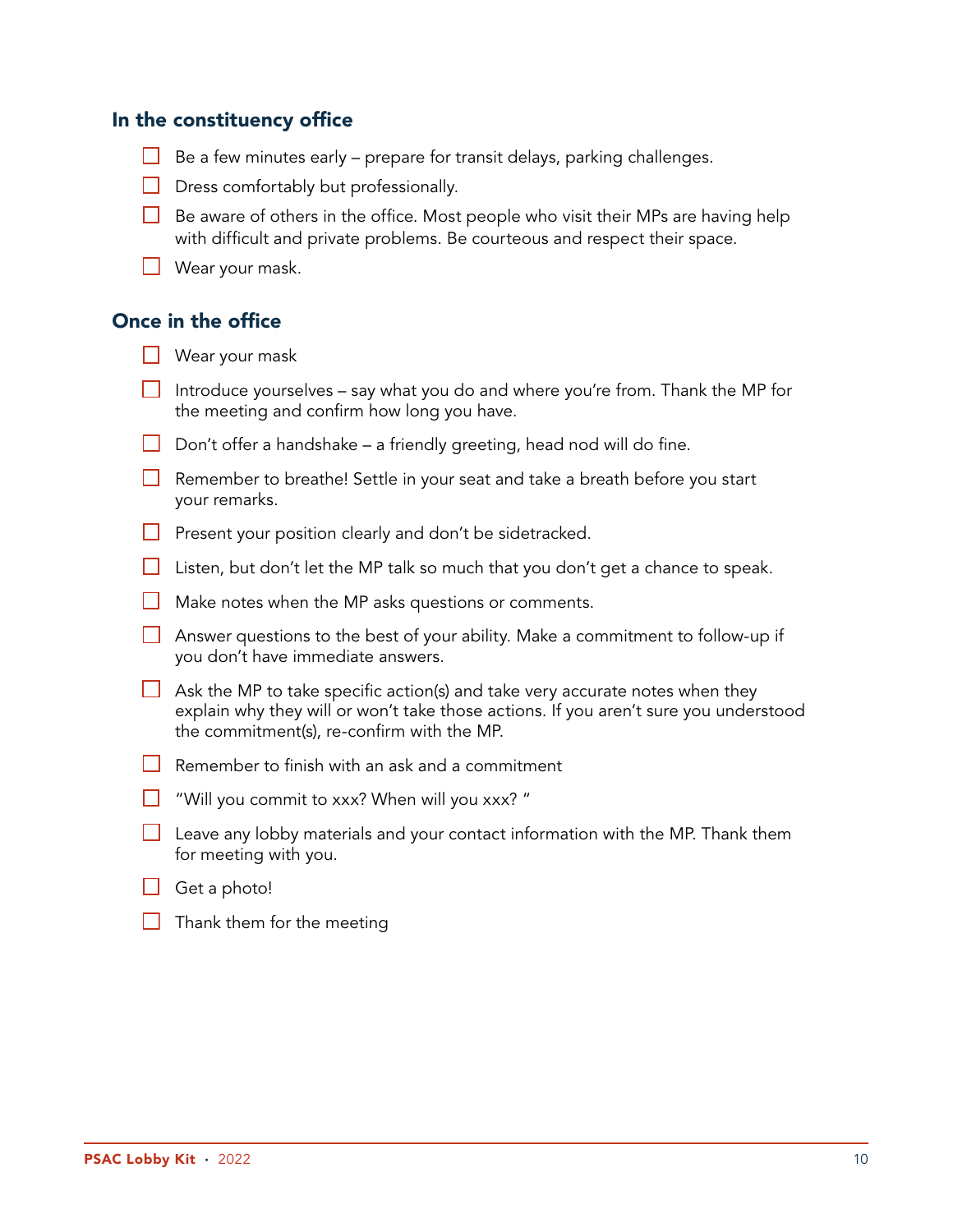#### Once home

- $\Box$  Debrief with your team right after the meeting. Decide what follow-up action is needed, who will do it, and when.
- **□** Send a follow-up letter thanking the MP for the meeting and their support. Provide any follow-up information you agreed to provide. Remind the MP of any actions she or he agreed to take.
- $\Box$  In your email, ensure the commitment "We look forward to hearing from you about xxxx".
- $\Box$  Make a note in your calendar for the day when the MP committed to action. Follow up with a thank you or a reminder depending on whether action will be taken or not.
- $\Box$  Post the photo on your local's social media feeds IF the meeting went well– "Thanks, MP XXX, for the meeting today. We look forward to (action)" and tag them.

#### Report to PSAC

PSAC is required to report its lobbying activities to the federal government, so we are keeping a database on meetings with MPs and other relevant information. It is important that you complete the lobby report form after each meeting with an MP. Make sure this responsibility is assigned before the meeting. Your report should be completed as soon as possible after every meeting.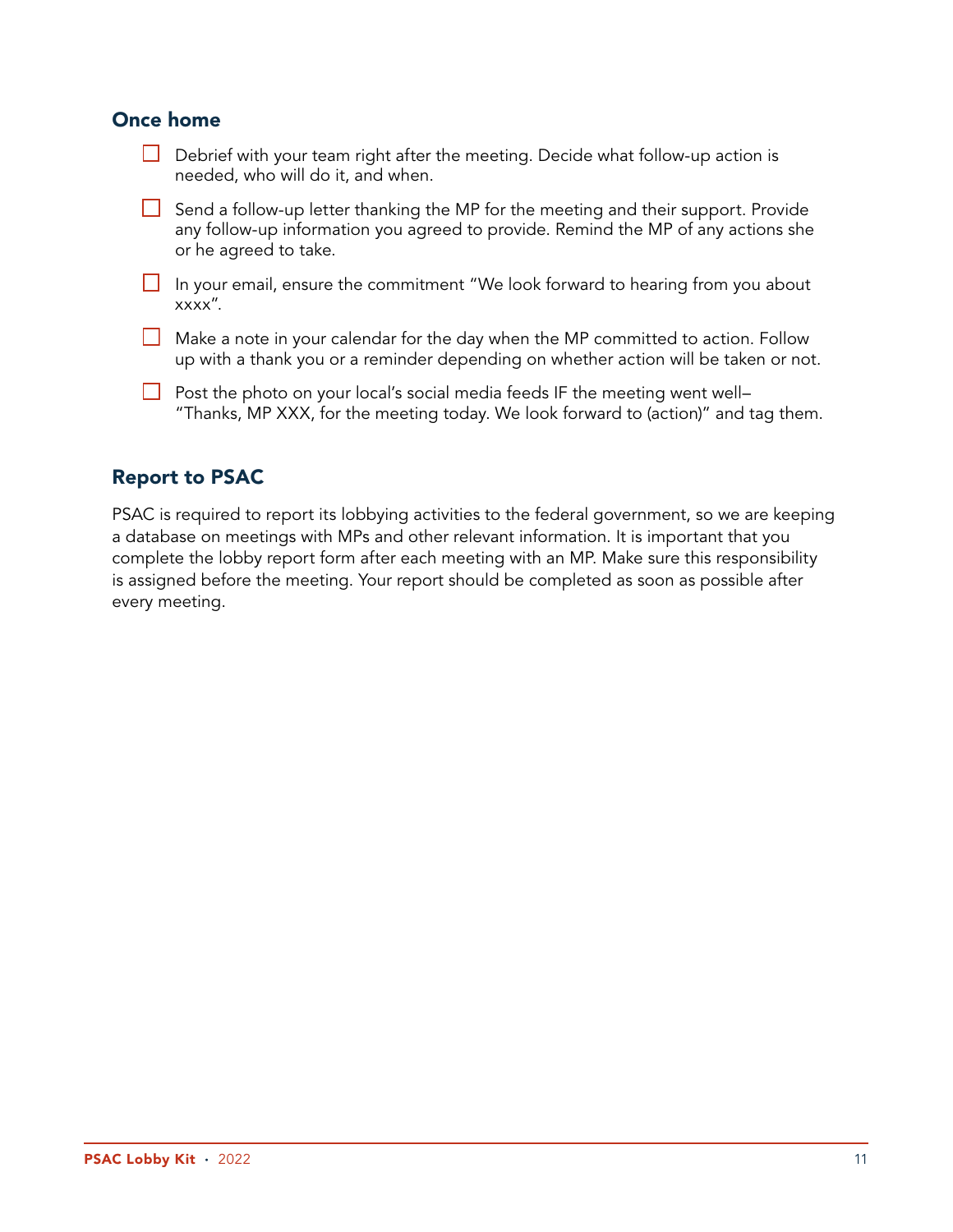## <span id="page-12-0"></span>Minister Profile – Historical Example I

| <b>MP Name &amp; Riding</b>     | Minister Diane Finley                                                                                                                                                                                    |  |  |  |  |  |  |  |
|---------------------------------|----------------------------------------------------------------------------------------------------------------------------------------------------------------------------------------------------------|--|--|--|--|--|--|--|
| <b>Party</b>                    | Conservative MP                                                                                                                                                                                          |  |  |  |  |  |  |  |
| <b>Riding</b>                   | <b>Haldimand Norfolk</b>                                                                                                                                                                                 |  |  |  |  |  |  |  |
| <b>Phone</b>                    | 613.xxx.xxxx                                                                                                                                                                                             |  |  |  |  |  |  |  |
| <b>Email</b>                    | diane.finley@parl.gc.ca                                                                                                                                                                                  |  |  |  |  |  |  |  |
| <b>Languages</b>                | English, French (anglophone)                                                                                                                                                                             |  |  |  |  |  |  |  |
| Pre-parliamentary<br>occupation | MBA, university administrator, Rolls Royce executive                                                                                                                                                     |  |  |  |  |  |  |  |
| <b>Union membership</b>         | Unknown, unlikely                                                                                                                                                                                        |  |  |  |  |  |  |  |
| <b>Other elected offices</b>    | Unknown                                                                                                                                                                                                  |  |  |  |  |  |  |  |
| <b>Previous ministerial</b>     | Minister of Human Resources and Skills Development,<br>$\bullet$                                                                                                                                         |  |  |  |  |  |  |  |
| portfolio                       | Minister Responsible for Canada Mortgage and Housing<br>۰                                                                                                                                                |  |  |  |  |  |  |  |
|                                 | Corporation, or CMHC, and · Minister of Citizenship and<br>Immigration                                                                                                                                   |  |  |  |  |  |  |  |
| <b>Notable efforts</b>          | amended EI Act to provide benefits for military members who had<br>$\bullet$<br>to defer parental leave because of requirement to active duty<br>promoted increased private-sector involvement in health |  |  |  |  |  |  |  |
|                                 | services                                                                                                                                                                                                 |  |  |  |  |  |  |  |
|                                 | founder of Canada's largest publicly funded ambulance service<br>company, Canadian Medical Response                                                                                                      |  |  |  |  |  |  |  |
|                                 | been active in the Canadian Council for Public-Private<br>Partnerships.                                                                                                                                  |  |  |  |  |  |  |  |
|                                 | anti-choice, anti-same sex marriage                                                                                                                                                                      |  |  |  |  |  |  |  |
| <b>Other interests</b>          | Unknown                                                                                                                                                                                                  |  |  |  |  |  |  |  |
| <b>Family</b>                   | Doug Finley (Senator - spouse)                                                                                                                                                                           |  |  |  |  |  |  |  |
| <b>Sources</b>                  | https://www.parl.ca/legisinfo/en/bills?parlsession=all&sponsor=25501&adv<br>ancedview=true                                                                                                               |  |  |  |  |  |  |  |
|                                 | https://lop.parl.ca/sites/ParlInfo/default/en_CA/People/                                                                                                                                                 |  |  |  |  |  |  |  |
|                                 | Profile?personId=2173                                                                                                                                                                                    |  |  |  |  |  |  |  |
| <b>Summary</b>                  | You should not expect her to be immediately labour-friendly.<br>$\bullet$                                                                                                                                |  |  |  |  |  |  |  |
|                                 | You should not expect her to value public services<br>$\bullet$<br>(considering her history on private health care and P3s)                                                                              |  |  |  |  |  |  |  |
|                                 | You may find some support for very specific issues if framed as<br>good for families                                                                                                                     |  |  |  |  |  |  |  |
|                                 | We can't expect that she will be an ally - this meeting will be to<br>get the issue on the table, frame the debate, and try to find what<br>windows of opportunity exist                                 |  |  |  |  |  |  |  |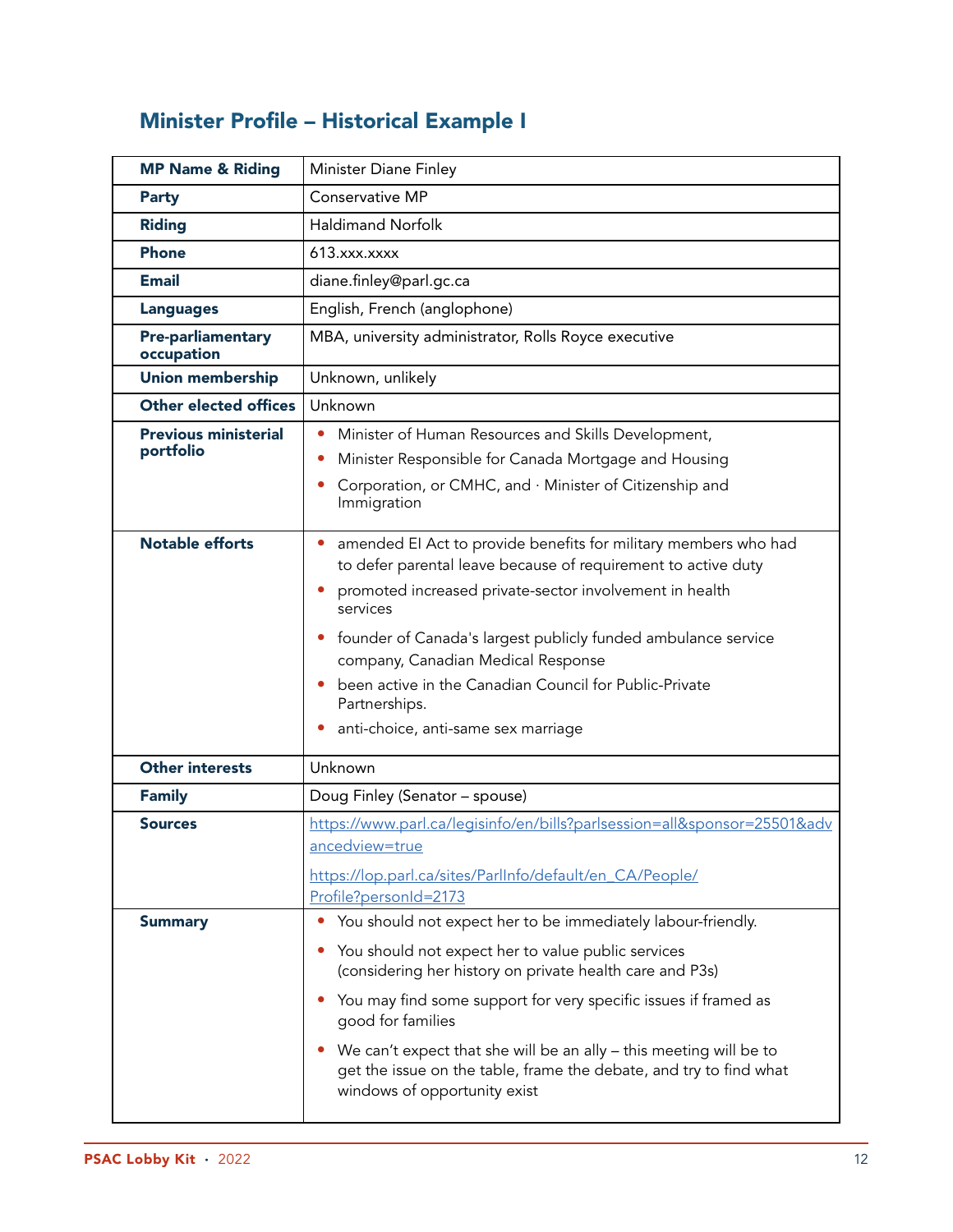## Minister Profile – Historical Example II

| <b>MP Name &amp; Riding</b>            | <b>Claude Gravelle</b>                                                                                                                                                                                                                                                                                                                                                                                 |  |  |
|----------------------------------------|--------------------------------------------------------------------------------------------------------------------------------------------------------------------------------------------------------------------------------------------------------------------------------------------------------------------------------------------------------------------------------------------------------|--|--|
| <b>Party</b>                           | New Democrat MP                                                                                                                                                                                                                                                                                                                                                                                        |  |  |
| <b>Riding</b>                          | Nickel Belt                                                                                                                                                                                                                                                                                                                                                                                            |  |  |
| <b>Phone</b>                           | 705.xxx.xxxx                                                                                                                                                                                                                                                                                                                                                                                           |  |  |
| <b>Email</b>                           | claude.gravelle@parl.gc.ca                                                                                                                                                                                                                                                                                                                                                                             |  |  |
| <b>Languages</b>                       | French, English (francophone)                                                                                                                                                                                                                                                                                                                                                                          |  |  |
| <b>Pre-parliamentary</b><br>occupation | Machinist for Inco Mining in Sudbury                                                                                                                                                                                                                                                                                                                                                                   |  |  |
| <b>Union membership</b>                | Yes, USW 7600, organizer, strike captain                                                                                                                                                                                                                                                                                                                                                               |  |  |
| <b>Other elected offices</b>           | Rayside-Balfour municipal council                                                                                                                                                                                                                                                                                                                                                                      |  |  |
| <b>Critic portfolios</b>               | Official languages, natural resources, mining                                                                                                                                                                                                                                                                                                                                                          |  |  |
| <b>Notable efforts</b>                 | Introduced bill to mandate a National Dementia Strategy<br>that failed in the House by one vote when a Liberal member<br>admittedly accidentally voted against instead of for.                                                                                                                                                                                                                         |  |  |
| <b>Other interests</b>                 | Minor league hockey involvement, Alzheimer's society<br>spokesperson                                                                                                                                                                                                                                                                                                                                   |  |  |
|                                        |                                                                                                                                                                                                                                                                                                                                                                                                        |  |  |
| <b>Family</b>                          | Marie-Claire Breton - spouse, from Shawinigan, QC,<br>2 children, 2 grandchildren                                                                                                                                                                                                                                                                                                                      |  |  |
| <b>Sources</b>                         | https://web.archive.org/web/20071114150057/http://www.ndp.ca/<br>page/226                                                                                                                                                                                                                                                                                                                              |  |  |
|                                        | https://en.wikipedia.org/wiki/Claude_Gravelle_                                                                                                                                                                                                                                                                                                                                                         |  |  |
|                                        | https://www.ourcommons.ca/Members/en/claude-gravelle(31234)/roles                                                                                                                                                                                                                                                                                                                                      |  |  |
|                                        | https://www.parl.ca/legisinfo/en/bill/41-2/c-356                                                                                                                                                                                                                                                                                                                                                       |  |  |
| <b>Summary</b>                         | You can expect that he will be labour-friendly<br>You can speak in either language, but may want to try<br>French first<br>You can chat about hockey, or about dementia issues as<br>an icebreaker<br>You cannot guarantee that he will be up to date on public sector<br>labour issues so may want to weave that into your remarks<br>We expect that he will be an ally - plan your asks accordingly. |  |  |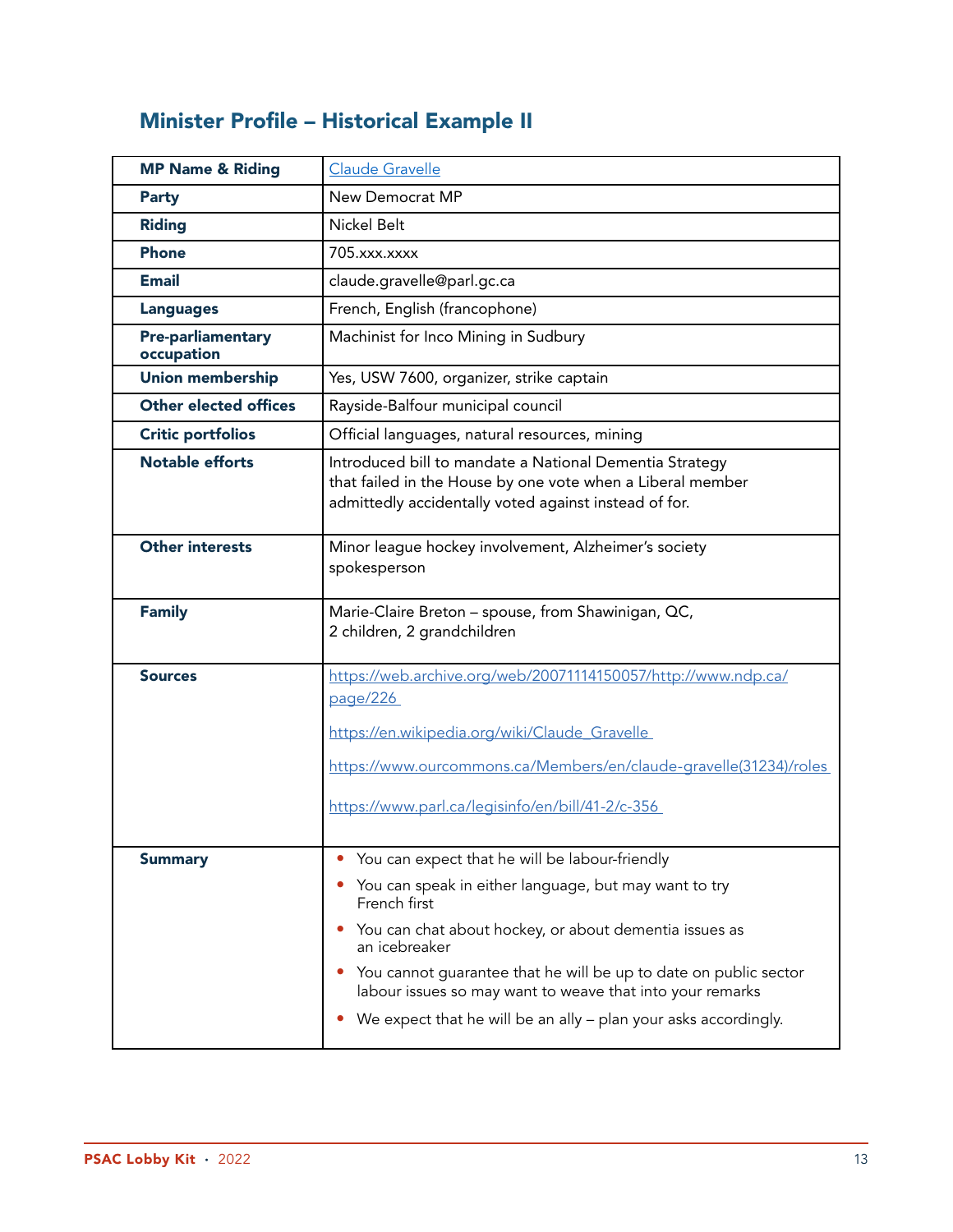



Thank you for taking the time to meet with us to learn more about the concerns of the more than 165,000 federal government employees currently at the bargaining table.

#### Now, we need your support.

Write to Treasury Board President Mona Fortier and urge her to come back to the bargaining table with an offer that improves wages and working conditions for federal government workers.

#### Tell Minister Fortier that you believe Treasury Board employees deserve:

- Fair wages that recognize the impact rising inflation is having on our families
- Remote work and the right to disconnect to ensure a better work-life balance
- Mandatory training that would help create safer workplaces, free of systemic racism, harassment, and discrimination
- Job security through improvements to the Workforce Adjustment Appendix that will support laid off or surplus workers when they need it most

Federal government employees are the engines powering our government. We've been there for Canadians when they've needed us most. Now, we need you to be there for us.

#### Contact us at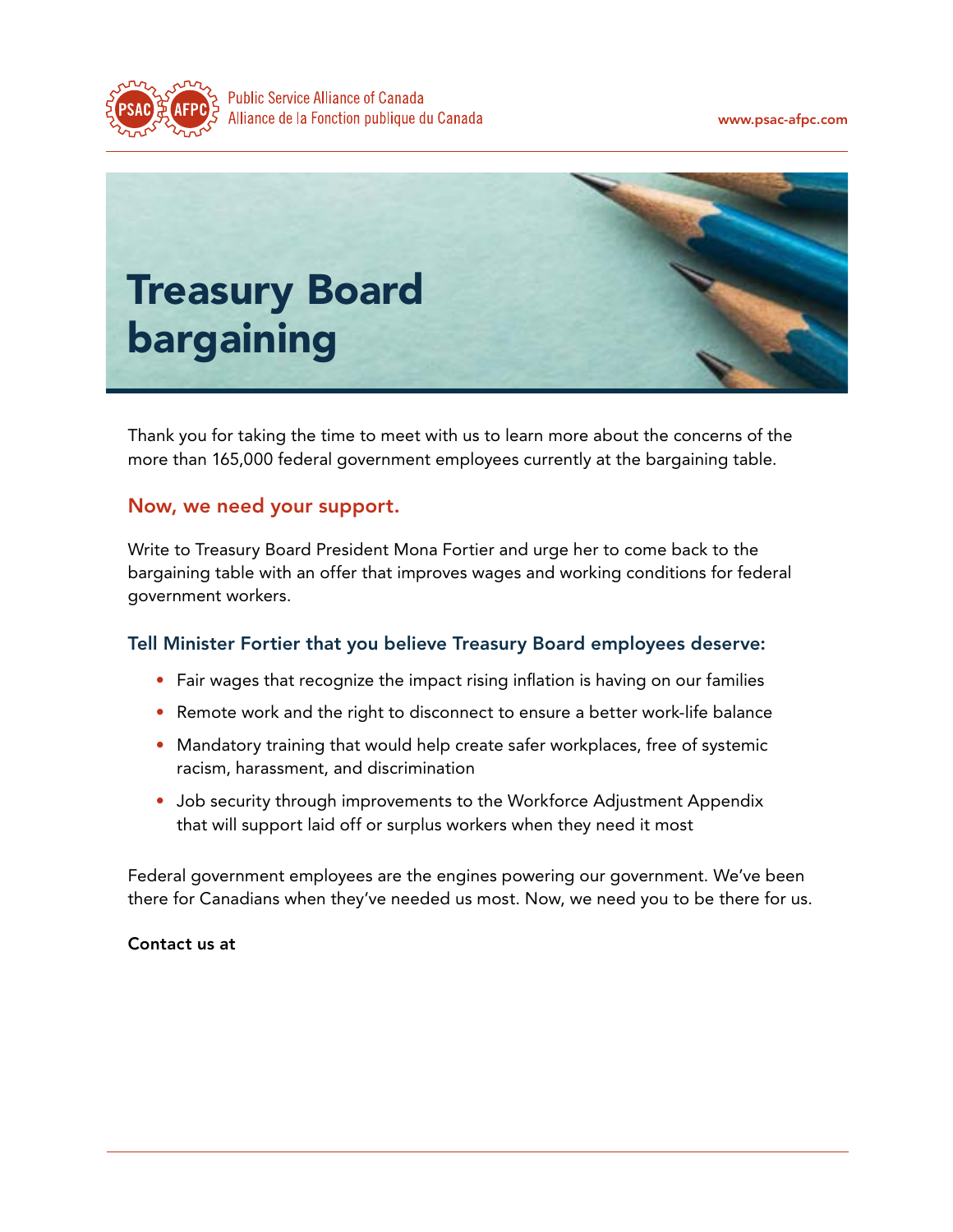## Information on how to access other materials and supports

• You can find background information at: (*insert links here*)

• Your PSAC staff contact for this effort is: (*insert name and contact info here*)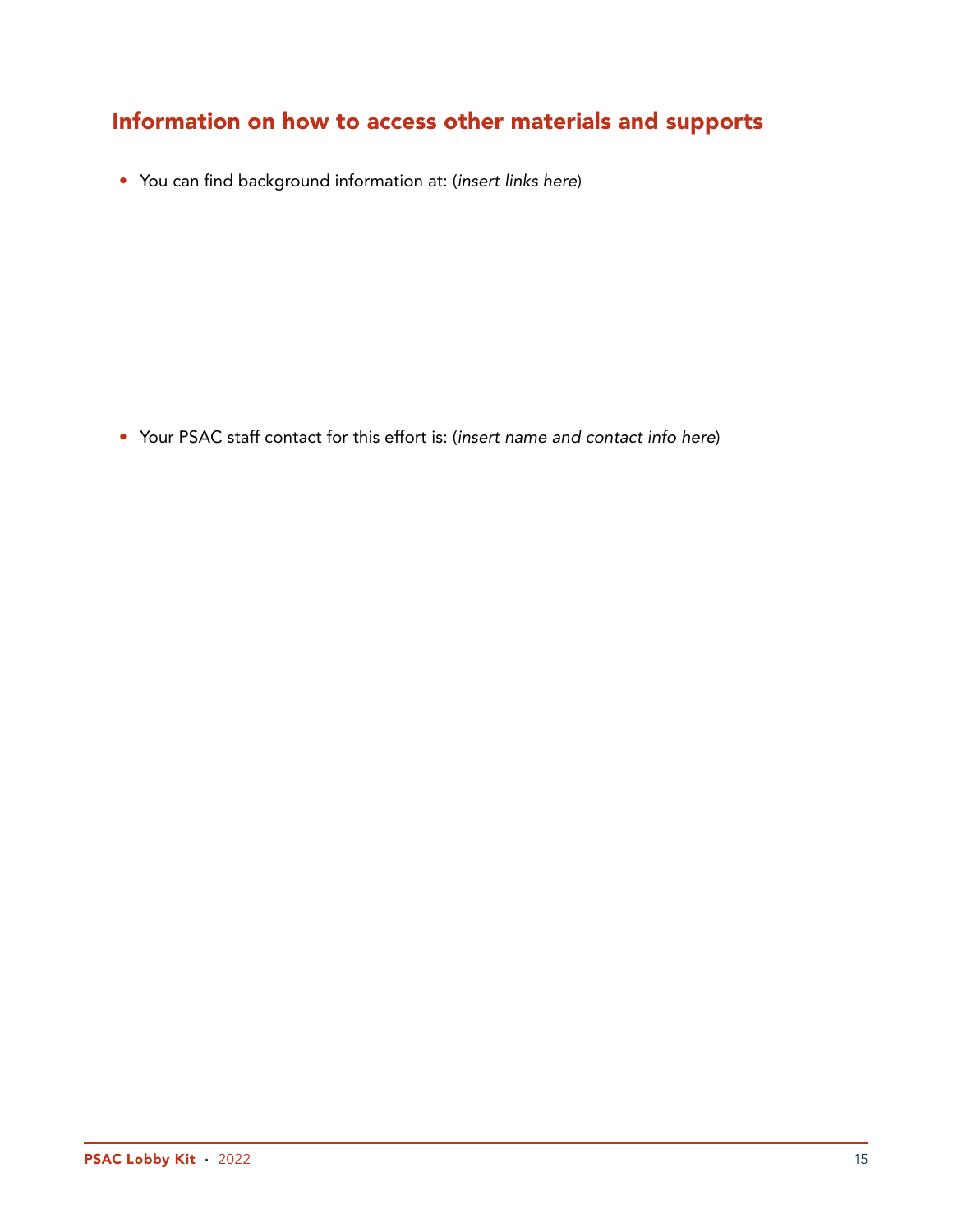## Lobbying Worksheet

## Campaign name

#### Team members

|                | Name | Phone | Email | Constituency |
|----------------|------|-------|-------|--------------|
|                |      |       |       |              |
|                |      |       |       |              |
| $\overline{2}$ |      |       |       |              |
|                |      |       |       |              |
| 3              |      |       |       |              |
|                |      |       |       |              |

#### MP

| $\begin{minipage}[c]{0.9\linewidth} \hline \textbf{Construct} & \textbf{Output} \end{minipage} \vspace{0.05cm} \begin{minipage}[c]{0.9\linewidth} \hline \textbf{Construct} & \textbf{Output} \end{minipage} \vspace{0.05cm} \begin{minipage}[c]{0.9\linewidth} \hline \textbf{Construct} & \textbf{Output} \end{minipage} \vspace{0.05cm} \begin{minipage}[c]{0.9\linewidth} \hline \textbf{Construct} & \textbf{Output} \end{minipage} \vspace{0.05cm} \begin{minipage}[c]{0.9\linewidth} \hline \textbf{Construct} & \textbf$ |  |  |  |
|----------------------------------------------------------------------------------------------------------------------------------------------------------------------------------------------------------------------------------------------------------------------------------------------------------------------------------------------------------------------------------------------------------------------------------------------------------------------------------------------------------------------------------|--|--|--|
|                                                                                                                                                                                                                                                                                                                                                                                                                                                                                                                                  |  |  |  |

#### Booking the appointment

| Address if in-person (include room number and directions): |
|------------------------------------------------------------|
|                                                            |
|                                                            |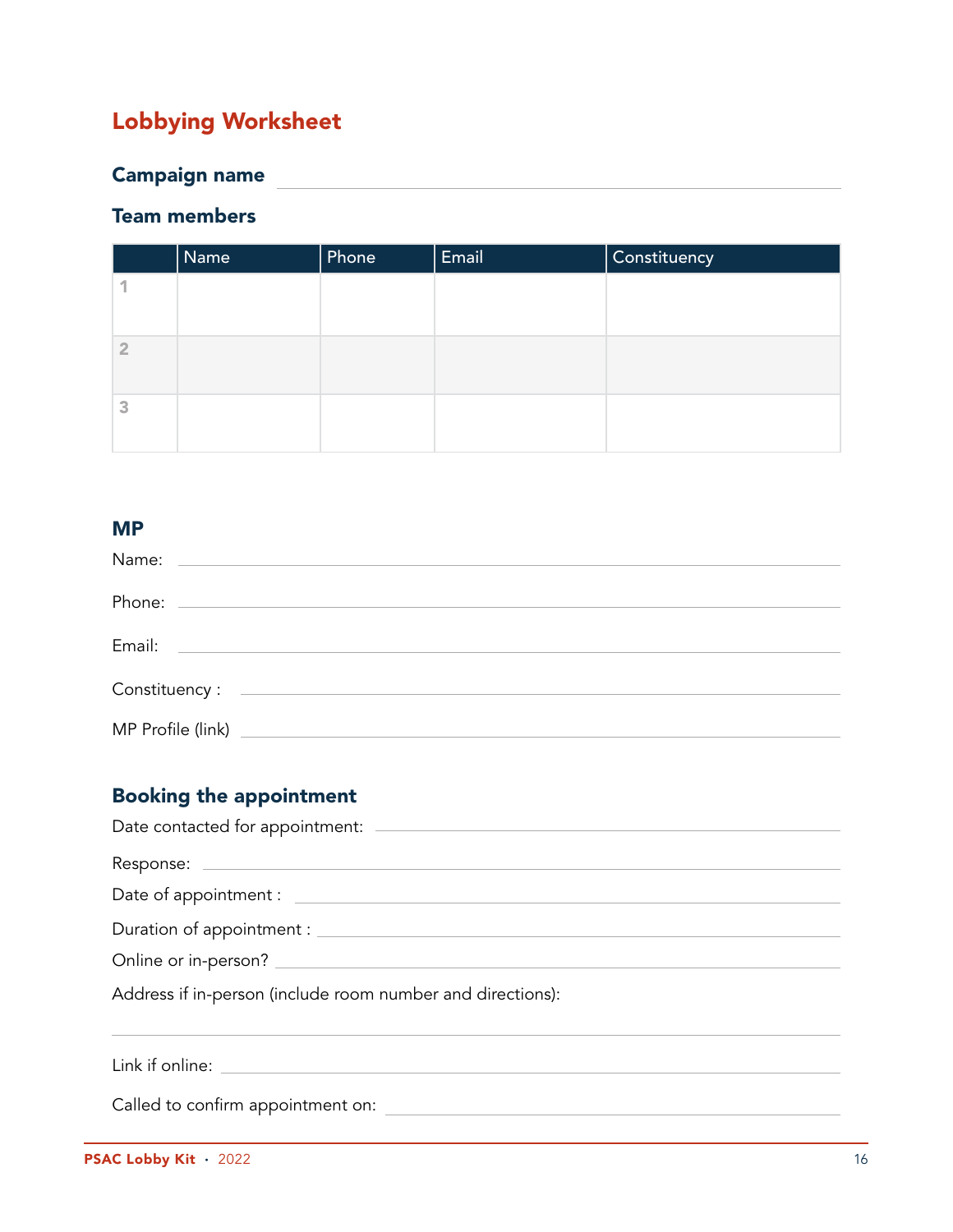| <b>Materials</b>                                                 |
|------------------------------------------------------------------|
| Leave behind/website link                                        |
| Swag                                                             |
| Message guide                                                    |
| Speaking notes and order of speaking                             |
| Day plan (where meeting, where parking, contingency plans, etc.) |
| <b>Day Plan</b>                                                  |
| Meeting/login time (build in time for security if on Hill):      |
|                                                                  |
|                                                                  |
|                                                                  |
|                                                                  |
|                                                                  |
|                                                                  |
|                                                                  |
|                                                                  |
| Third speaker:                                                   |
|                                                                  |
|                                                                  |
| Summary:                                                         |
|                                                                  |

Debrief immediately after (where, when)

 $\overline{\phantom{a}}$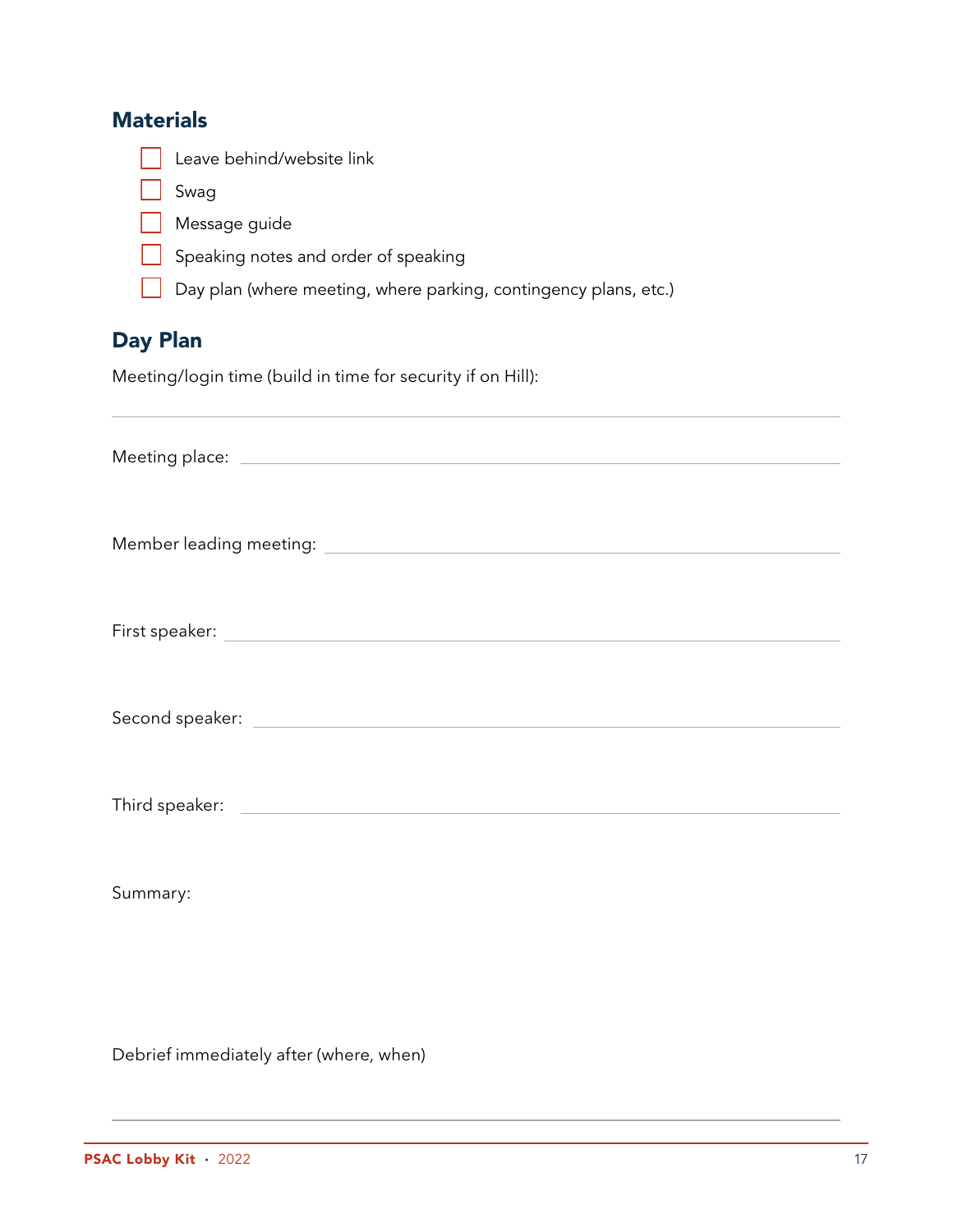## Speaking notes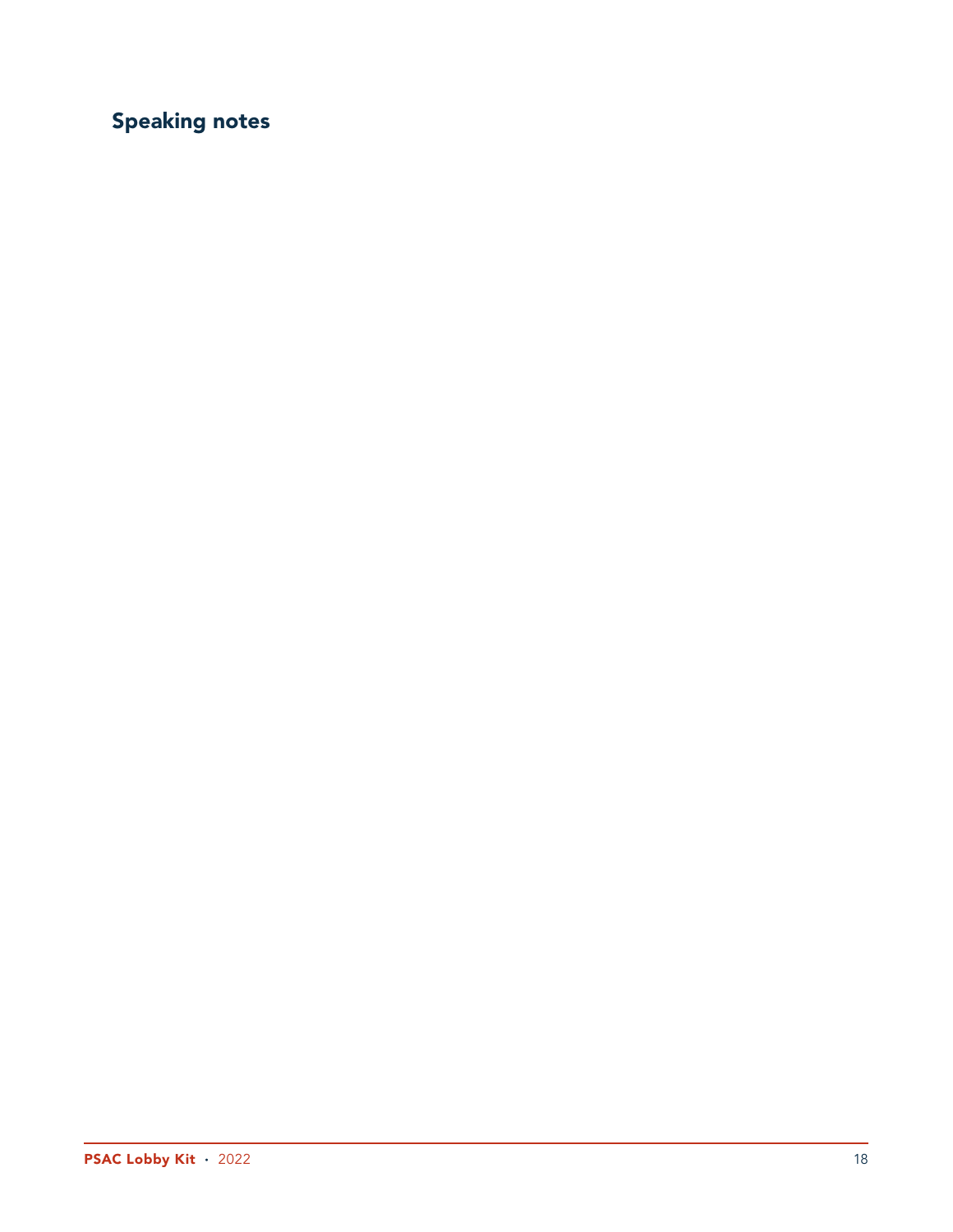## **Debrief**

Overall impression:

Commitments made: (will do what by when?)

Next steps:

Thank you email:

Reminder date in calendar: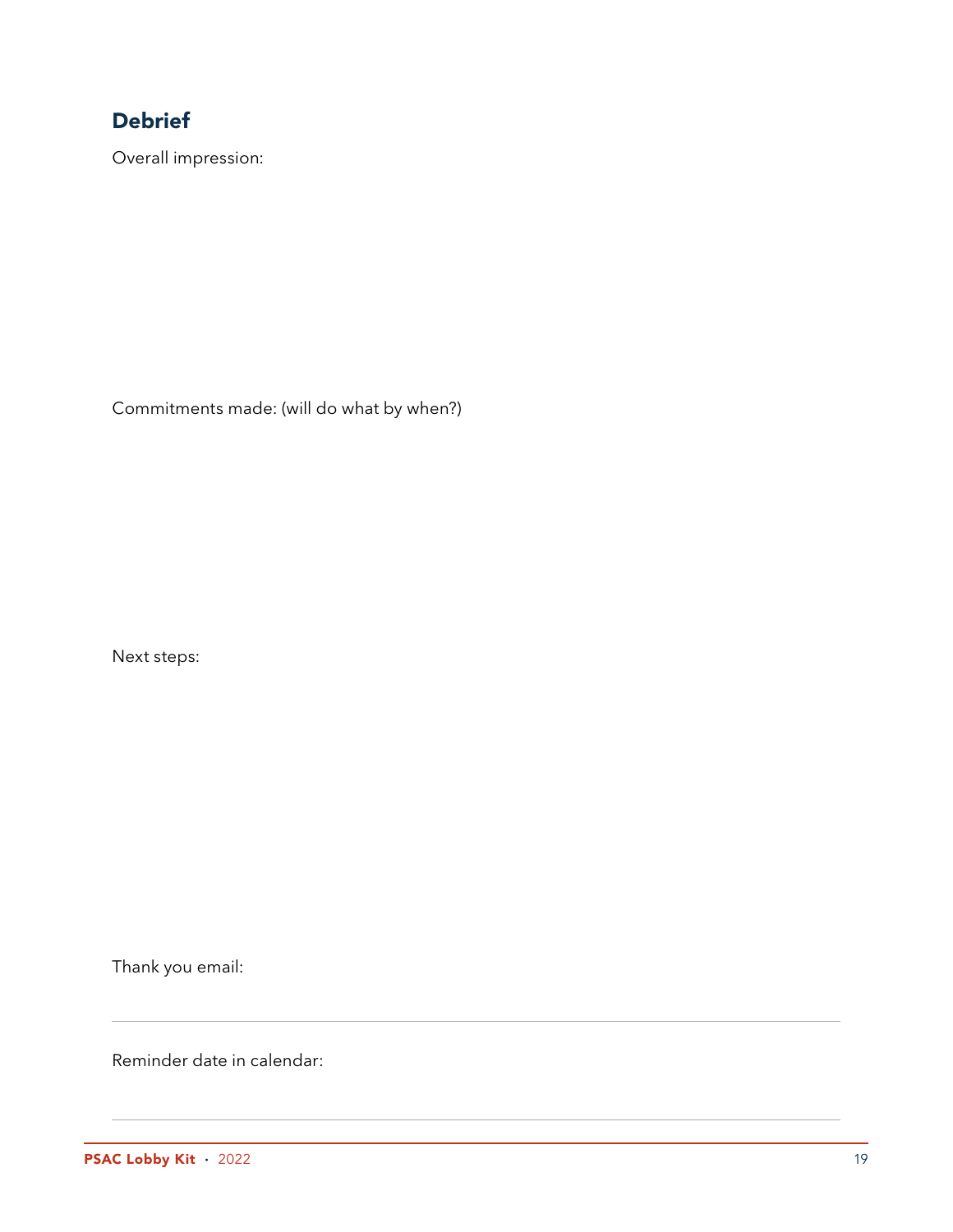## LOBBY REPORT BACK FORM (for PSAC Staff Only)

Lobbyist registry form

#### PARTICIPANTS:

|    | Constituency team: |
|----|--------------------|
|    |                    |
| 2. |                    |
| 3. |                    |
|    | Others present:    |
| Ι. |                    |
| າ  |                    |
|    |                    |
| 3  |                    |
|    |                    |

#### GENERAL COMMENTS ON MEETING:

(Include attitude, whether MP interested, etc.)